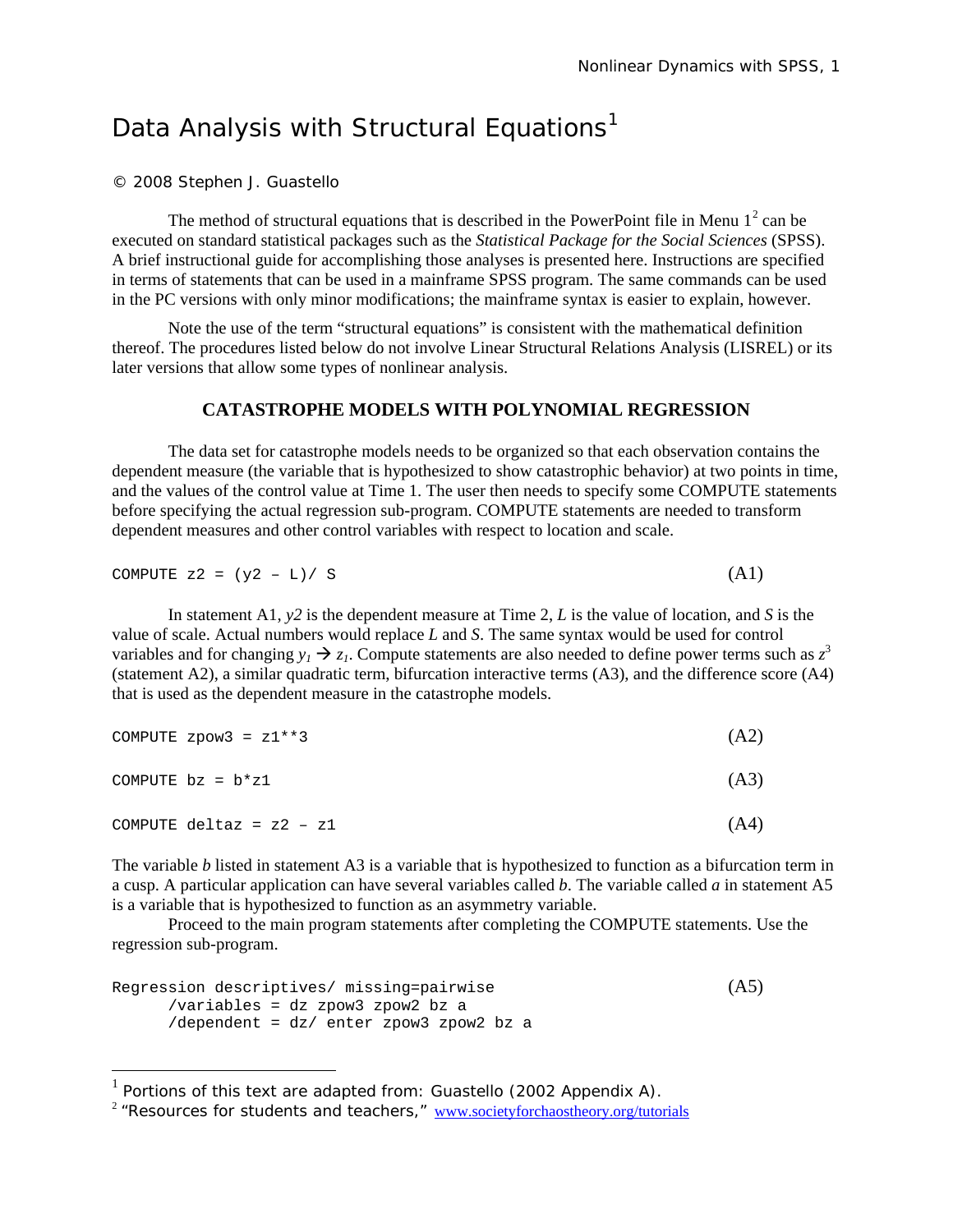Next inspect the significance tests for each of the terms in the model. If there the regression weight for zpow3 is not significant, drop zpow2 and try it again. In the event that there are several variables being tested as *a* and *b* variables, drop any variable for which the *p*-value on the regression weight is greater than 0.10. Then try the reverse hypothesis, that the variables first thought to behave as *b* are really *a*'s and vice versa. To do so define some more compute statements for the new bifurcation terms (A6) and run the regression as a two-step process (A7).

```
COMPUTE az = a * z1 (A6)
REGRESSION descriptives/ missing=pairwise (A7)
     /variables = dz zpow3 zpow2 bz a b az 
     /dependent = dz /enter zpow3 zpow2 a /enter az b
```
Statement A7 assumes that the variable that was first thought to behave as *b* was not significant, and that both zpow3 and zpow2 were acceptable:

Finally, the two linear alternative models would be defined as A8 and A9:

```
REGRESSION descriptives/ missing=pairwise (A8)
      /variables = dz b a 
      /dependent = dz /enter a b 
REGRESSION descriptives/ missing=pairwise (A9)
      /variables = z2 z1 b a 
      /dependent = z2 /enter z1 b a
```
### **EXPONENTIAL SERIES WITH NONLINEAR REGRESSION**

Nonlinear regression offers much greater flexibility in the definition of models compared to polynomial regression and its variations on the GLM. Because of its flexibility in defining a model, the nonlinear regression sub-program of SPSS requires a more specific statement of the intended models, and there is little automatic processing with regard to putting variables in or out of the model.

 The data set up requires that the observations be ordered in time series, where each subsequent string of data represents observations at successive points in time. The control program again requires COMPUTE statements, but not generally as many. The definitions of  $y \rightarrow z$  go in first along with the conversions for any control variables. Define the *z* as  $z_2$  (statement A10) then use the LAG syntax to define  $z_1$  at a lag of 1 time period (A11).

|  | COMPUTE $z2 = (y - L) / S$       |  | (A10) |
|--|----------------------------------|--|-------|
|  | COMPUTE $z1 = \text{lag}(z2, 1)$ |  | (A11) |

Next we define the three program statements for nonlinear regression. All three begin in the leftmost space of the line; there is no indentation on the second or third command. The first line specifies the variables that will appear in the model as nonlinear regression weights. Nonlinear regression is an iterative calculation process whereby the user specifies some initialized values of the regression weights (*a, b*, and *c* in this example). The program then fits the initial values with the model function to the data, makes an adjustment, then fit the result to the derivative of the function, makes an adjustment, then re-fits the principal model to the data again, and so forth, until the resulting corrections become trivial.

MODEL PROGRAM  $a = 0.5$ ,  $b = 0.5$ ,  $c = 0.5$  (A12)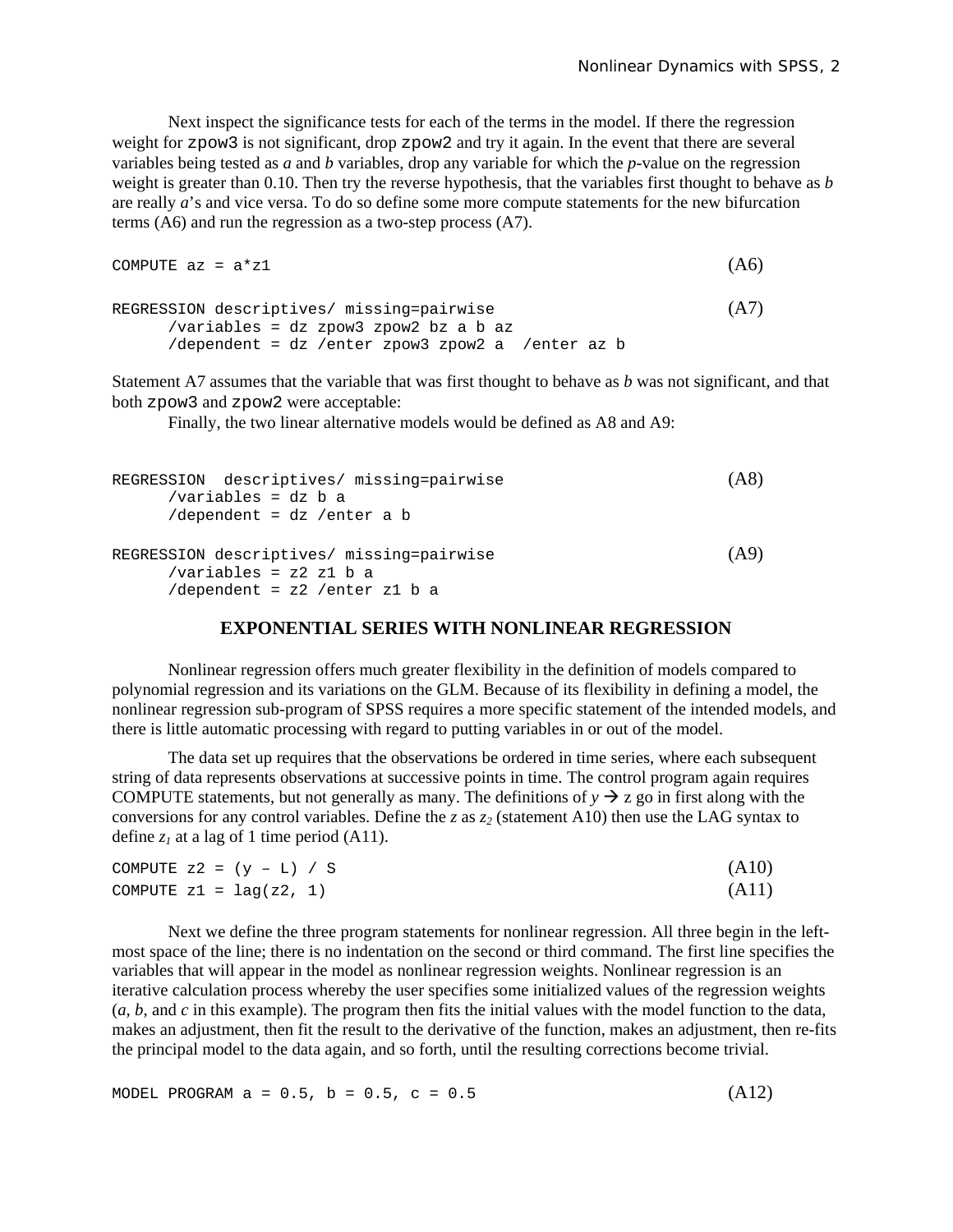It is usually good to specify initial values of the regression weights that are close to the final values, if the final values are known. I usually use 0.5 for initial values of all parameters in these studies. I have experimented (or rather fiddled) with possible strategies for using different initial values, but I have not yet found any strategy better than the equal estimates where nonlinear dynamics are concerned.

The second specifies the nonlinear model,

COMPUTE PRED = 
$$
a^*exp(b^*z1) + c
$$
 (A13)

The third specifies the dependent measure and executes the program,

NLR z2 with z1  $(A14)$ 

The output from an example analysis corresponding to A13 appears in the last two pages of this document. For a recent exposition of the exponential modeling technique and an elaborate example involving two order parameters, see Guastello, Nathan, & M. Johnson (2009). For a verification of how well the technique performs in determining the fractal dimension of classic chaotic attractors, see T. Johnson and Dooley (1996).

Nonlinear regression programs sometime offer options such as constrained nonlinear regression or different methods of specifying error terms. Constrained nonlinear regression keeps the parameter estimates within certain boundary values, which are typically chosen based on previous studies of similar functions with similar data. In the absence of any good reason to constrain values one way or another, I recommend using the unconstrained nonlinear regression, which is specified in statement A14 by the command NLR.

Another option allows the user to select of the principle of maximum likelihood for calculating the error component of the regression model instead of the principle of least squares.

Contrary to what some people seem to think, however, there is no particular association between maximum likelihood and nonlinear modeling and least squares with linear modeling; both can be used in either type of regression, although it's true that linear regression with maximum likelihood is much less common than the least squares method.



*Fig. 1. The methods of least squares and maximum likelihood would place the line differently in the face of messy (pink) data.*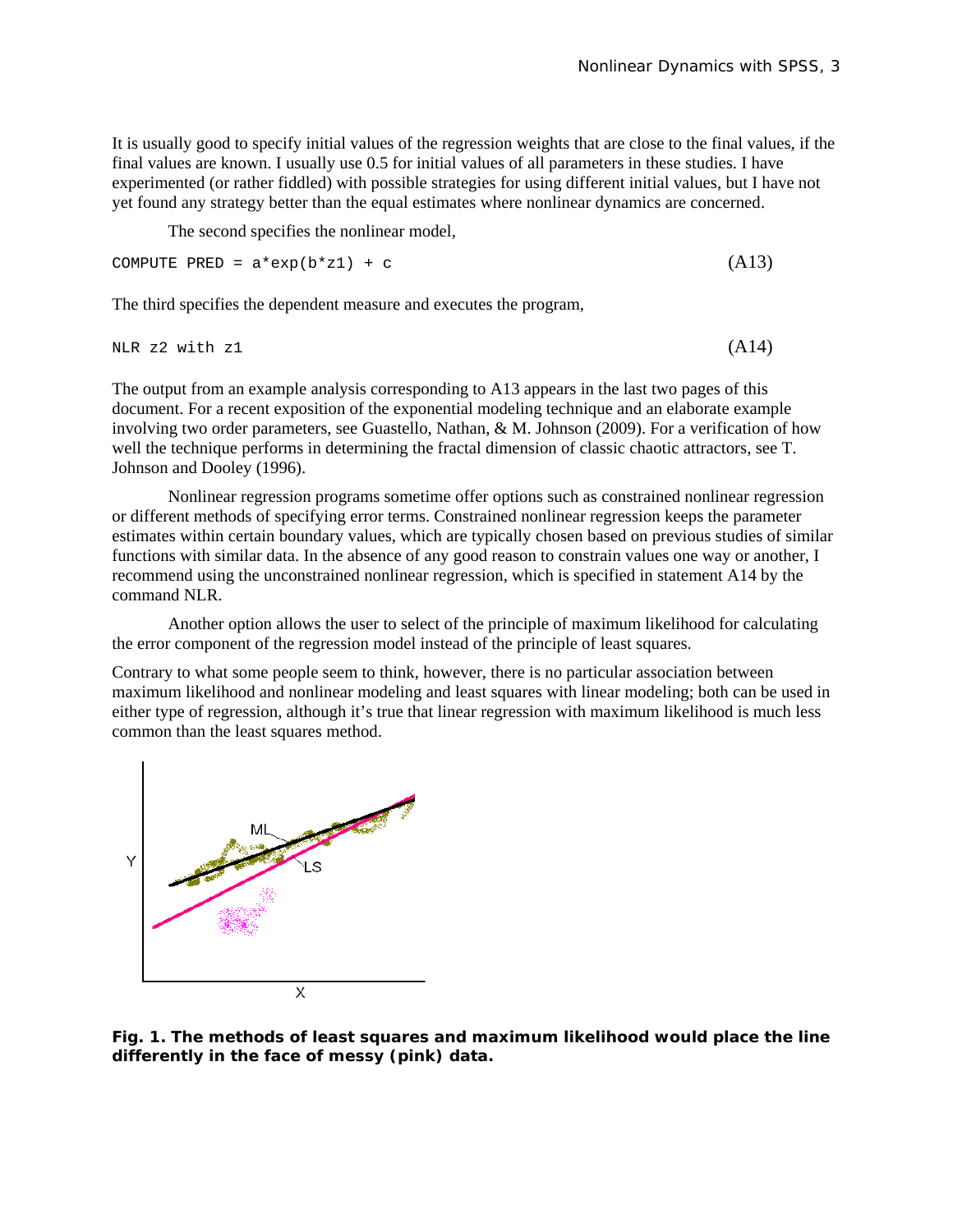Figure 1 illustrates how the two procedures would behave differently if they were looking for a line in messy data. The method of least squares, which is based on the principle of minimizing the squared distance from the regression line, would place the line in the location shown as LS. The method of maximum likelihood, however, would fit the line according to locations of greatest density, and thus place the line differently. Least squares would recognize the presence of the anomalous data points shown in pink, while maximum likelihood would essentially ignore them. For messy data, maximum likelihood might indeed have a greater chance of finding a good line where other events are occurring, but it does capitalize on chance. Least squares might have difficulty finding the line, but the line it would find would be more apt to generalize to situations where "pink data" are likely to occur again. For this reason some nonlinear analysts prefer the least squares technique. I would make the same recommendation; if you can find what you are looking for using least squares, the prognosis for generalizing out the original sample is greater and there is not much need to use alternative methods.

The nonlinear regression analysis concludes with an ANOVA table and a value of  $R^2$  for the model overall. Tests on the specific regression weights are listed by SPSS as estimated values and their confidence intervals at the 95% level. If the upper and lower boundaries of the confidence interval are both positive or both negative for a particular regression weight, then the confidence does not include 0.00, and the results can be interpreted as significant at  $p < .05$ .

The weight on the exponent is the critical element of the analysis. In the event that statistical significance is not obtained for that weight, proceed to delete the less essential components from the models, namely, the constants. Statements A12 and A13 change to A15 and A16, respectively, while A14 remains the same:

| MODEL PROGRAM $b = 0.5$    | (A15) |
|----------------------------|-------|
| COMPUTE PRED = $exp(b*z1)$ | (A16) |
| NLR z2 with z1             | (A14) |

To test the bifurcation model, Statements A12 and A14 remain the same, and A13 becomes A15.

```
COMPUTE PRED = a * z1 * exp(b * z1) + c (A15)
```
Finally, there are times in which a nonlinear regression model fits so poorly that a negative  $R^2$  is produced. Those values should be interpreted as equivalent in meaning as .00, meaning that the model fit was extremely poor.

## **CATASTROPHE PDFS WITH NONLINEAR REGRESSION**

The method of testing catastrophe models by analyzing probability density functions (pdfs) through nonlinear regression is preferable, or should I say inevitable in two types of conditions: (a) The data are only measured at one point in time, but a catastrophe model is thought to exist therein nonetheless (e.g. in survey data, Smerz & Guastello, 2008), or (b) all time-1 measurements are 0.00 (e.g. in leadership emergence studies, Guastello & Bond, 2007).

Catastrophe models can be tested at two levels through the nonlinear regression procedure (a) the pdf only with no hypothesis about the control variables, and (b) with hypotheses about the control variables.

### **PDFs Without Control Variables**

The test for the catastrophe pdfs is not substantially different from the exponential regression models just considered. There are two additional steps in data preparation, however. The first step requires a frequency distribution on the raw scores of the dependent measure, *y* that will produce the cumulative probability (or percentile) of *y*. Second, use a RECODE command to substitute the cumulative probabilities of *y* for *y* and give the result a new variable name, PCTY (A16).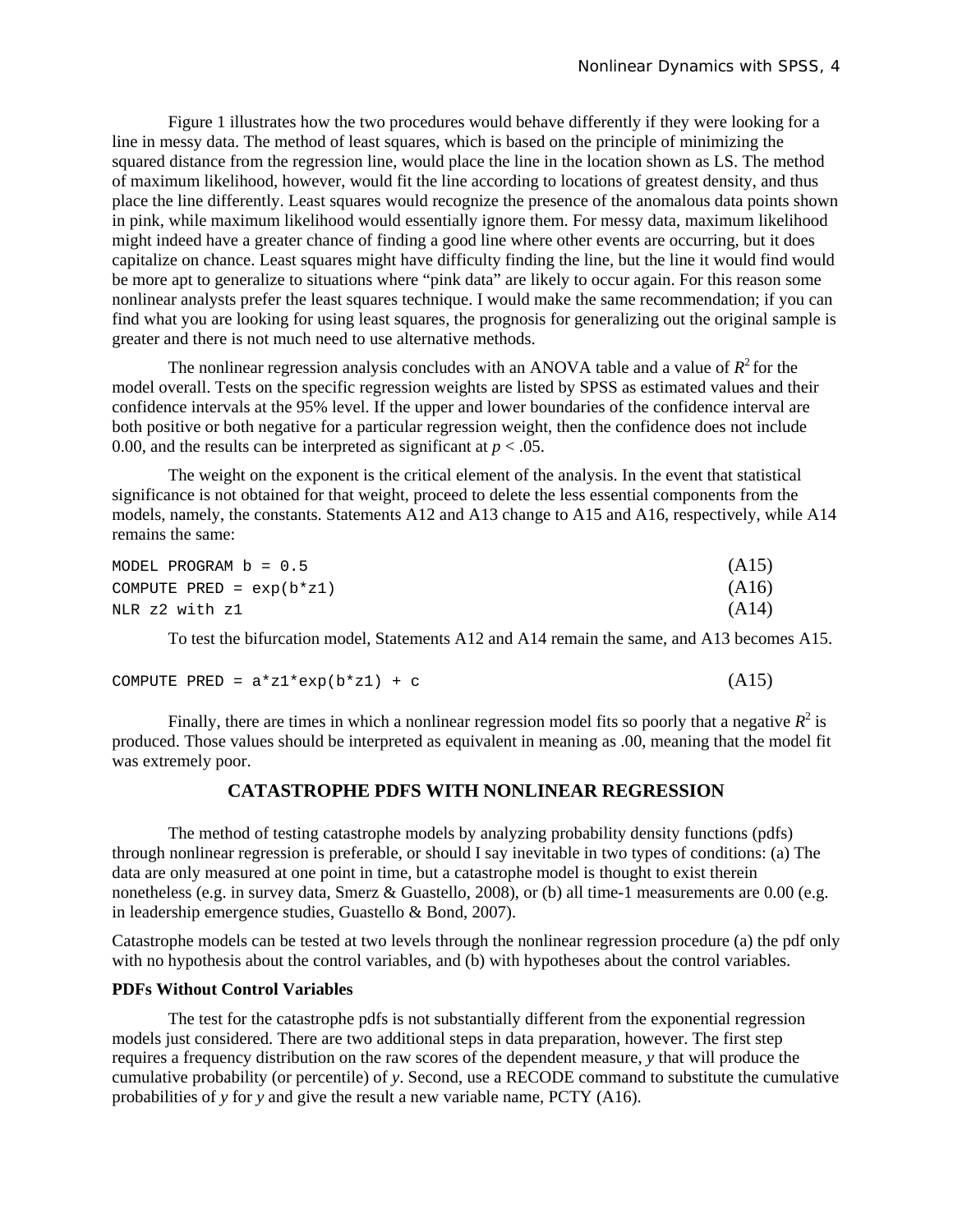RECODE Y  $(0 = .500)$   $(1 = .617)$   $(2 = .683)$   $(3 = .725)$   $(A16)$  $(4 = .750)$   $(5 = .775)$   $(6 = .800)$   $(7 = .825)$   $(8 = .842)$  $(9 = .842)$   $(10 = .883)$   $(11 = .933)$   $(12 = .950)$   $(13 = .967)$  $(14 = .999)$   $(15 = .999)$   $(16 = .999)$  into PCTY

The decimal values shown in A16 were those that were actually used in the leadership emergence study by Zaror and Guastello (2000) in which we were looking for a swallowtail catastrophe pdf. We still need to convert *y* to *z*. SPSS sometimes encounters an computational overflow when running nonlinear regression if, on one of the iterations, the numerical argument to the exponent exceeds 88. The problem is solved by multiplying *S* by 100 as shown in A17.

COMPUTE  $z = (Y - L)/(S * 100)$  (A17)

We can now proceed to the three statements for the nonlinear regression model. A19 is testing for the shape of the pdf only, and does not include the control variables. The control variables are essentially treated as constants and they are absorbed into the regression weights designated below as *a, b, c, d*, and *e*. Adaptations for testing the control variables are described later on.

```
MODEL PROGRAM x= 0.5, a= 0.5 b=0.5 c=0.5 d=0.5 e=0.5 (A18)
COMPUTE PRED = x*exp(a*(z**5)+b*(z**4)+c*(z**3)+d*(z**2)+e*z) (A19)
NLR PCTY with z (A20)
```
In the event that statistical significance is not obtained for each of the regression weights, the least essential element in the model can be dropped. In this case we would drop "b=0.5" from A18, and "+b\* ( $z$ \*\*4)" from A19; A20 would not change.

To test a cusp model instead of a swallowtail, substitute A21for A19:

COMPUTE PRED =  $x*exp(a*(z**4)+b*(z**3)+c*(z**2)+d*z)$  (A21)

#### **Determining Critical Points**

 Sometimes one is interested in the critical points associated with the catastrophe models – the values of the equilibria (attractor modes) and the repellor (statistical antimode). The critical values can be solved analytically by using the estimated parameters for *a, b, c, d*, and *e,* taking the second derivative of the argument to the exponent, setting it equal to 0.00, and solving for the roots. A regression program can do the job much more easily, however, than solving a differential equation by hand. To begin, create a data set that contains two columns: *Y* and the Frequency of *Y*, based on the frequency distribution was the previously obtained.

The analysis is a polynomial regression of Frequency of *y* as a function of *y*. The PSI-PLOT program (from Poly Software International) can perform the analysis instantly with a point-and-click to polynomial regression. The job can be done through SPSS, nonetheless. In either case, the conversion of *y* to *z* is not necessary for this type of problem. First compute polynomials of  $y^2$ ,  $y^3$ , and  $y^4$  using the syntax given in Statement A2. Then define the regression program to enter the polynomials from lowest to highest.

```
REGRESSION descriptives /missing = pairwise (A22) /variables = FREQY, y, ypow2, ypow3, ypow4 
      /dependent = FREQY 
     /enter y /enter ypow2 /enter ypow3 /enter ypow4
```
For data such as the leadership emergence data, there were only 17 values of *y*, so it was no surprise that all power polynomials showed statistical significance. The objective here is point estimation,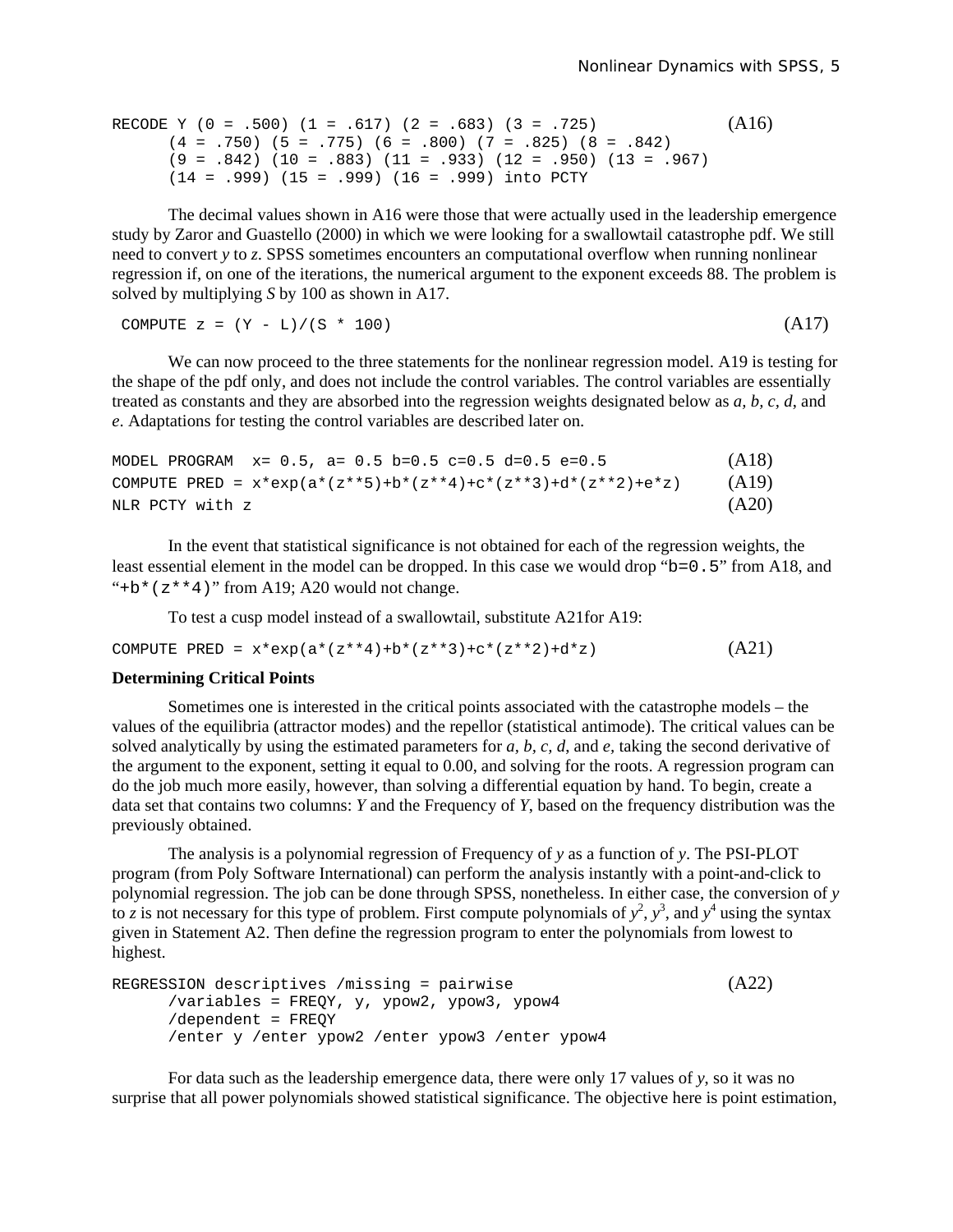however, rather than determination of significance. The regression results give regression weights that can be used to compute a predicted frequency of *y*. A plot of the predicted frequency of *y* gives the underlying modes and antimodes for the frequency distribution.

#### **Testing Control Variables in Catastrophe Models**

 The early means of testing control variables in catastrophe models with nonlinear regression (Cobb, 1981) was indirect. The procedure first determined the cusp pdf, then produced parameter estimates for all observations. Then, as a separate step, it would calculate linear correlations between the hypothesized control variables and the parameter estimates associated with bifurcation and asymmetry. The matrix of correlations can be interpreted in much the same way as one would interpret the results of a factor analysis, where some research variables would "load" on one control parameter, and other variables would load on the other.

One limitation of the indirect strategy is that the  $R^2$  for the model would only pertain to the pdf itself, and not include the impact of the control variables. Control variables, if they were placed in the model would, incidentally, have the effect of lowering the overall  $R^2$  a bit because they are only imperfectly related to the parameter estimates. Another limitation is that the indirect method does not allow for point estimation except perhaps in a clumsy manner.

Thus we move on to a direct method for testing control variables as part of the catastrophe model. It helps enormously to have a clear hypothesis for the entire catastrophe model, and not simply the shape of the model. If the research situation lends itself to many possible variables that could be control variables, it is advisable to factor analyze them first, and then work with the common factors. For an example where factor analysis helped the cause, see Guastello and Bond (2007).

The nonlinear regression procedure involves only a small adaptation to what was presented already. For a cusp, let  $V_1$  and  $V_2$  represent hypothesized control variables for asymmetry and bifurcation respectively. A21 then becomes:

COMPUTE PRED =  $x^*$ exp( $a^*(z^{**}4)$ +b\*( $z^{**}3$ )+c\*V<sub>2</sub>\*( $z^{**}2$ )+d\*V<sub>1</sub>\*z) (A23)

For a swallowtail model, we would also have a control variable  $V_3$  for bias. Thus A19 becomes:

COMPUTE PRED =  $x*exp(a*(z**5)+b*(z**4)+c*y_*(z**3)+d*y_*(z**2)+e*y_1*z)$  (A24) In A23 and A24, the SPSS variable name would be substituted where  $V_1 V_2$  and  $V_3$  are shown.

#### **REFERENCES**

- Guastello, S. J. (2002). *Managing Emergent Phenomena*. Mahwah, NJ: Lawrence Erlbaum Associates.
- Guastello, S. J., & Bond, R. W. Jr. (2007). A swallowtail catastrophe model of leadership in coordinationintensive groups. *Nonlinear Dynamics, Psychology, and Life Sciences, 11, 235-351.*
- Guastello, S. J., Nathan, D. E., & Johnson, M. J. (2009). Attractor and Lyapunov models for reach and grasp movementions with application to robot-assisted therapy. *Nonlinear Dynamics, Psychology, and Life Sciences, 13*, in press.
- Johnson, T. L., & Dooley, K. J. (1996). Looking for chaos in time series data. In W. Sulis & A. Combs (Eds.), *Nonlinear dynamics in human behavior* (pp. 44-76). Singapore: World Scientific.
- Smerz, K. E., & Guastello, S. J. (2008). Cusp catastrophe model for binge drinking in a college population. *Nonlinear Dynamics, Psychology, and Life Sciences, 12, 205-224.*
- Zaror, G., & Guastello, S. J. (2000). Self-organization and leadership emergence: A cross-cultural replication. *Nonlinear Dynamics, Psychology, and Life Sciences, 4,* 113-120*.*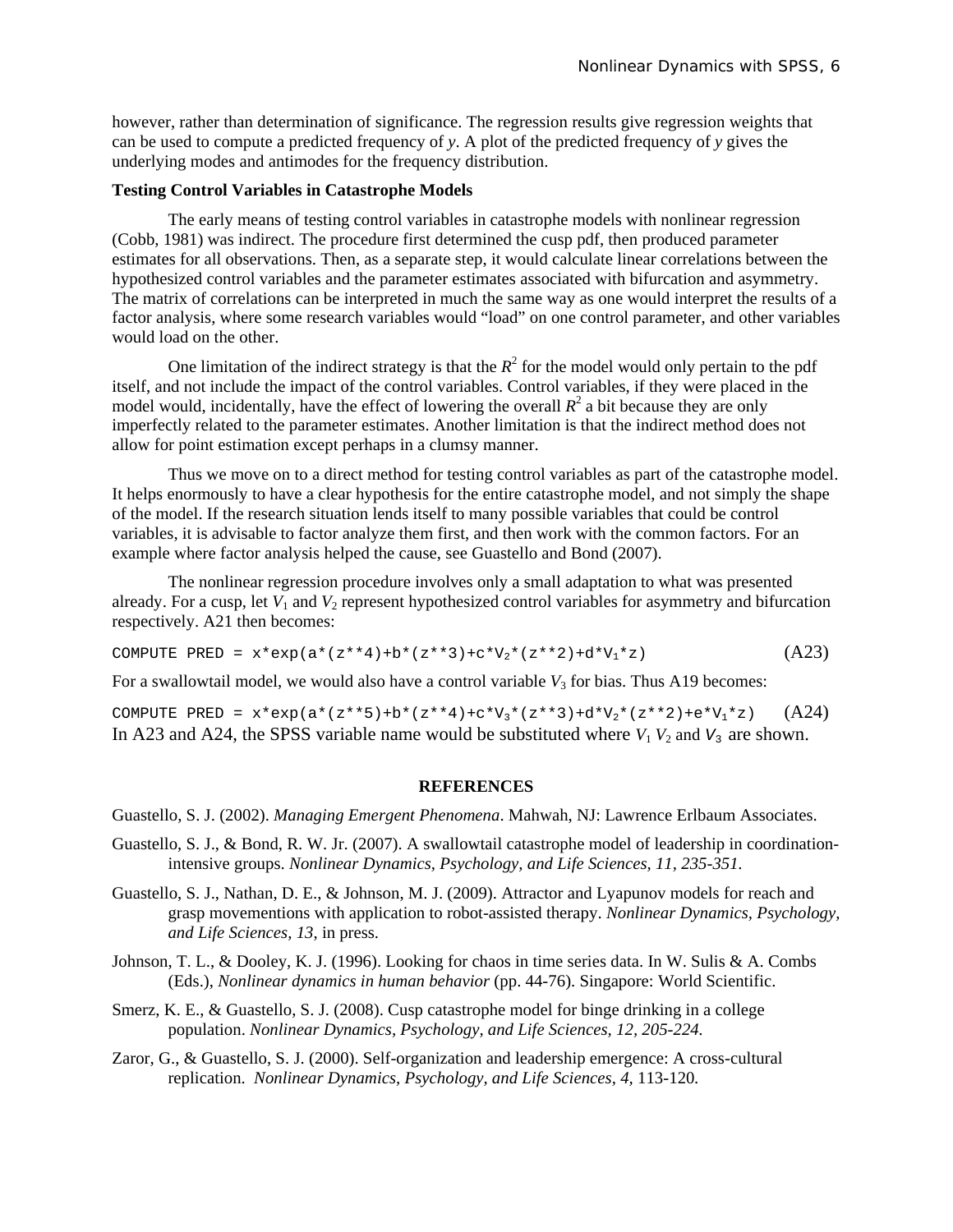# Statistical Testing of Hypotheses in Nonlinear Regression S. J. Guastello, Ph.D. SCTPLS Workshop Aug. 6, 2005 Denver.

```
MODEL PROGRAM A = 0.5 B = 0.5 C = 0.525
      COMPUTE PRED = C*COUNT1*EXP(A*COUNT1) + B26
  27
      NLR DZ WITH COUNT1
All the derivatives will be calculated numerically.\ 15-Apr-97 group a
output
                                                        Page
                                                              12
17:50:05
          MARQUETTE UNIVERSITY
                                         on VMSE::
                                                                VMS V6.1
There are 162 cases. There is enough memory for them all.
           Residual SS
                                   \overline{A}\overline{B}\overline{C}Iteration
                          .500000000
                                      .500000000
                                                  .500000000
            34413.45162
     1
     1.1.535498891
                                      .689669977
                                                  -.111808971654.164808
                          .535498891
                                     .689669977
                                                  -.11180897\overline{c}1654.164808
     2.1.399341095 .656138039
                                                  -.09518224329.1820886
            329.1820886
                          .399341095 .656138039
                                                  -.095182243
     3.1181.6668010
                          .114422615 .799534853
                                                  -.17552659181.6668010
                          .114422615
                                      .799534853
                                                  -.17552659\overline{4}-.29864017 1.24107651
                                                  -.566189814.1264.0394886
                                     .726913291
     4.2178.5112583
                          .059836957
                                                  -.215071615
            178.5112583
                          .059836957.726913291
                                                  -.21507161-.343020245.1177.3947613
                         -.03784394...896213429-.34302024177.3947613
                         -.03784394...8962134296
     6.1174.8474605
                         -.10389466 1.10702304
                                                  -.53978688-.539786887\phantom{.0}174.8474605
                         -.103894661.10702304
                                      1.32262688
                                                  -.763007407.1172.7339240
                         -.14676365-.14676365 1.32262688
     8
            172.7339240
                                                  -.76300740-.191166881.59126331
                                                  -1.05601508.1
            172.2111144
                         -.19116688 1.59126331
                                                  -1.05601509
            172.2111144
                         -.18500655 1.60671981
                                                  -1.08068209.1171.6498297
   10
            171,6498297
                         -.185006551.60671981
                                                  -1.0806820-.18500726 1.60551662
   10.1
            171.6495785
                                                  -1.0791883-1.079188311
            171.6495785
                         -.185007261.60551662
   11.1171.6495785
                         -.185007291.60551674
                                                  -1.0791885Run stopped after 23 model evaluations and 11 derivative evaluations.
Iterations have been stopped because the relative reduction between
successive
```
residual sums of squares is at most SSCON = 1.00E-08

Nonlinear Regression Summary Statistics Dependent Variable DZ

| Source            | DF  | Sum of Squares Mean Square |          |
|-------------------|-----|----------------------------|----------|
| Regression        | 3   | 37.62595                   | 12.54198 |
| Residual          | 159 | 171.64958                  | 1.07956  |
| Uncorrected Total | 162 | 209.27553                  |          |
| (Corrected Total) | 161 | 209.20959                  |          |